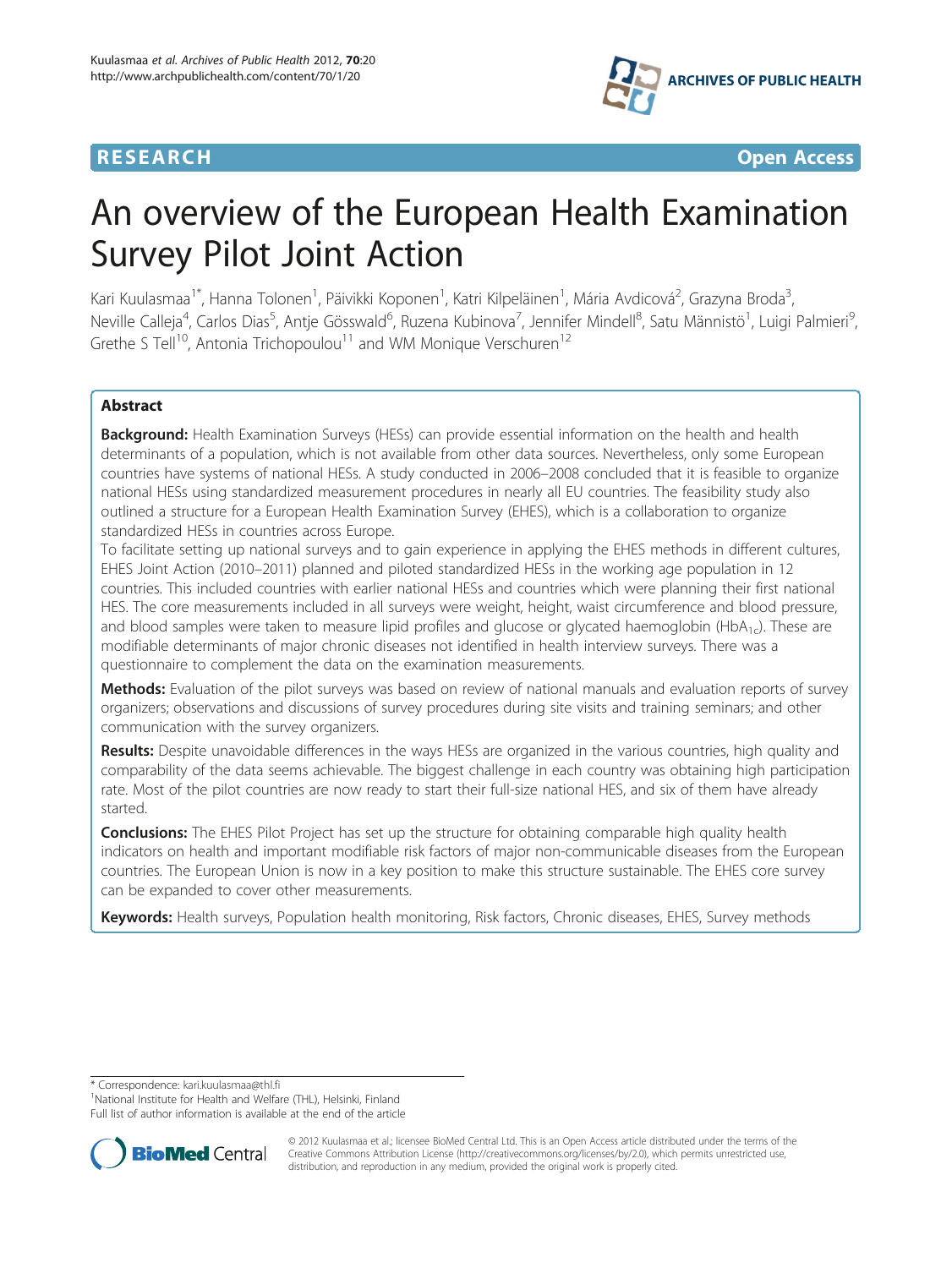## Background

Administrative and disease-specific registers, questionnaire surveys and health examination surveys (HESs) are the main sources of population level information on the health and health related aspects of the residents of countries. HESs can provide objective information on many conditions, including those of which the person is unaware or which are not recorded systematically or in a comparable way in the health care system. Examples of such conditions are hypertension and type 2 diabetes. Each of these is an important risk factor for major but preventable chronic disability.

Some European countries and the United States of America have repeated national HESs [\[1](#page-4-0)-[6\]](#page-4-0), but in many countries such data are not available. Comparability between the existing data is hindered by lack of standardization. The WHO MONICA Project for monitoring trends and determinants of cardiovascular diseases standardized HESs in 21 countries, mostly from Europe [\[7\]](#page-4-0). However, MONICA ended in the late 1990s, and did not cover whole countries. WHO has developed a simple STEPS approach for risk factor monitoring, with focus on low and middle income countries [[8](#page-4-0)].

There is a need for HES data from more European countries for the evidence base to support the planning and evaluation of health policies. Thus, a feasibility study of European HESs was conducted in 2006–2008 [[9\]](#page-4-0). It concluded that it is feasible to carry out national HESs in nearly all European countries and found that 17 countries already had plans to start national HESs in the next five years. Therefore Europe-wide collaboration to standardize national HESs was needed immediately. At the same time, the health strategy for 2008–2013 of the Commission of the European Union called for collection of comparable health data [\[10\]](#page-4-0). The EU regulation on Community statistics on public health specified that all countries must carry out European Health Interview Surveys (EHIS) and the implementation of HESs is optional [[11,12](#page-4-0)].

This brief communication describes how the European Health Examination Survey (EHES) was set up, with specific focus on the EHES Pilot Joint Action for planning a national HES and testing its organization and methods in twelve countries. An overview of the experiences from this Joint Action is provided. Details of the experiences on sampling, recruitment and the different EHES measurements will be reported separately.

## Structure of EHES

The feasibility study recommended a structure for EHES and a number of core measurements which should be included by all countries [\[9,13\]](#page-4-0). The national surveys should be organized and carried out by national experts. There should be a reference centre at EU level responsible for:

- the European level coordination,<br>• defining and maintaining Europe
- defining and maintaining European measurement standards,
- advising the countries on various aspects of planning and implementation of the surveys,
- organizing training and external quality assessment, and
- evaluation of the national HESs and undertaking basic reporting at the European level.

The target population would be the 25–64 years old residents of the whole countries. The surveys should use probability sampling, where every eligible individual or household has a known probability of being sampled. A sample size of 4000 persons per country would be sufficient for a meaningful precision of national indicators. It would also allow simple comparisons between population sub-groups, such as socio-economic classes. Depending on feasibility and national interests, the target population could be extended to all adults aged 18 and over.

The core measurements are weight, height, waist circumference, blood pressure, and blood samples for the measurement of lipid profile and fasting glucose or glycated haemoglobin  $(HbA_{1c})$  to assess type 2 diabetes. The core questionnaire provides additional information needed for proper interpretation of the measurement results, such as the level of education, and awareness and treatment of hypertension. The selection of core measurements was based on epidemiological and public health criteria, availability of international standards, and practicality for large population surveys [\[9](#page-4-0)]. Countries can add measurements based on national priorities, and availability of experience and funding. For example, it is possible to combine the HES with EHIS [[12\]](#page-4-0). Countries with little experience with HESs are advised not to include many additional measurements.

## Setting up EHES

Following the recommendations of the feasibility study, EHES Pilot Project was included in the 2009 Work Plan of the EU Health Programme, and funded through a EU Service Contract and a Joint Action [\[14](#page-4-0)]. The EHES Reference Centre was funded for two years through the Service Contract and established jointly by the National Public Health Institutes of Finland and Italy, and Statistics Norway. EHES Pilot Joint Action was set up to plan and prepare for national HESs in the first 14 countries. The preparation included a pilot for fieldwork to collect data on 200 participants, data assessment and reporting. The Joint Action was coordinated by the National Institute for Health and Welfare of Finland [\[15\]](#page-4-0).

Some of the pilot countries had no earlier national HESs. For them, the objective was to find out how to implement EHES in their country and to gain experience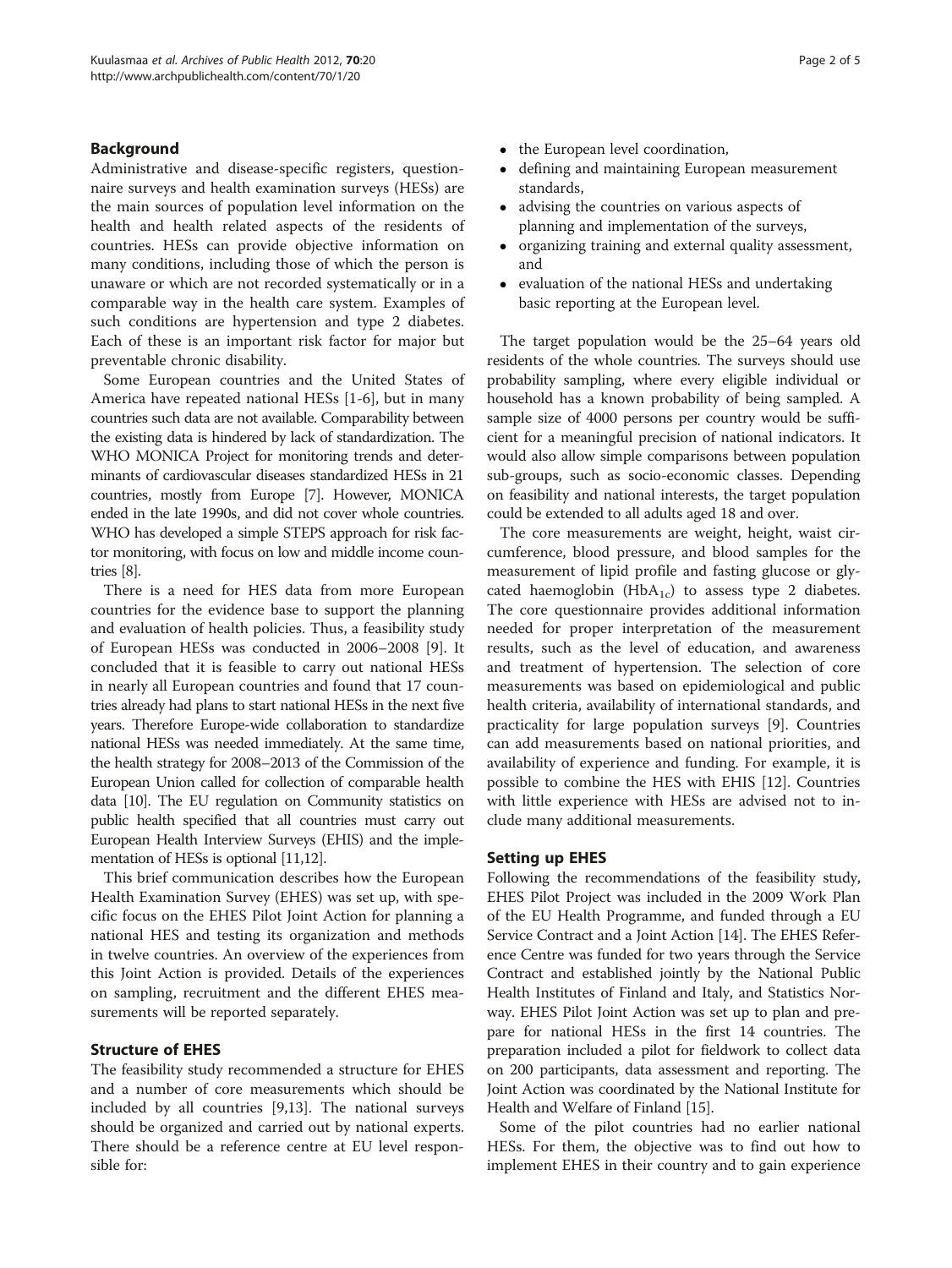on the various steps of conducting a national HES. For the countries with earlier national HESs, the aim was to examine the extent to which they could synchronize their surveys with EHES without losing the ability to follow trends from their past surveys.

## Methods

The experience from the EHES Joint Action is based on a review of the national HES manuals prepared by countries; observation and discussion of the survey procedures during site visits conducted by the EHES Reference Centre personnel during the pilot survey field work; laboratory external quality assessment organized by the EHES Reference Centre; reports and discussions of the survey organizers during two EHES training seminars and an EHES Workshop on Cultural Adaptations; pilot survey evaluation reports prepared by the survey organizers; and other communication between the Joint Action partners and the EHES Reference Centre.

## Results of the Joint Action

Preparation for the national HES was completed by 12 of the 14 countries (Figure 1). One country withdrew from the Joint Action at an early stage because of a change in priorities following a change of government. Another country withdrew towards the end of the Joint Action after failing to fulfil the commitments of the Joint Action. All other countries completed the Joint Action and are now technically prepared and confident to proceed to full-size national HESs. Four of the countries



(Germany, Italy, The Netherlands, UK/England) started a full-size national HES before or at an early stage of the Joint Action. These incorporated the piloting activities in the full-size survey and examined implications of replacing their earlier methods with the EHES standards.

The European-level collaboration helped build capacity in the countries. The pilot surveys provided valuable information on conducting HESs in different settings and cultures. For example, personal contacts helped to improve participation, but in some countries they were difficult to implement because of incomplete contact information. Site visits by the EHES Reference Centre personnel during the pilot surveys revealed various shortcomings in the measurement environment and procedures, which could mostly be corrected for the rest of the field work. Differences in the examination methods between earlier and ongoing surveys and the EHES standards were generally small and did not compromise comparability. Standardizing the questionnaires was more problematic in some countries because a change to using the EHES questionnaire could have compromised the assessment of trends from previous surveys. The fact that the Health Survey for England was based on home visits while in the other countries the measurements were carried out during clinic visits led to difficulties in standardization, especially for the blood samples.

The survey organizers often do not have expertise in sampling. Therefore, support from the survey statisticians of the EHES Reference Centre at Statistics Norway was important. Good sampling frames were generally available, although they were not always up-to-date.

Apart from funding, the biggest challenge in each country is obtaining high participation rate. None of the pilot surveys reached the target participation rate of at least 70%.

## **Discussion**

The main objectives of EHES Pilot Joint Action were to plan and prepare for full-size surveys in the European countries actively planning or already carrying out national HESs. These objectives were met well in the twelve countries which completed the Joint Action. The Joint Action revealed the power of collaboration in the planning and preparation for surveys and of learning from the experiences of others. This was appreciated both by the countries which were planning their first national HES and those with existing periodic or annual HESs. The same is true regarding the training programme and external quality assessment. Support in sampling design was important to ensure that representative health indicators and their precision can be estimated accurately.

Germany, Italy, Netherlands and UK/England started their full-size HESs before or early during the Joint Action period. Slovakia conducted a full-size HES after the pilot survey at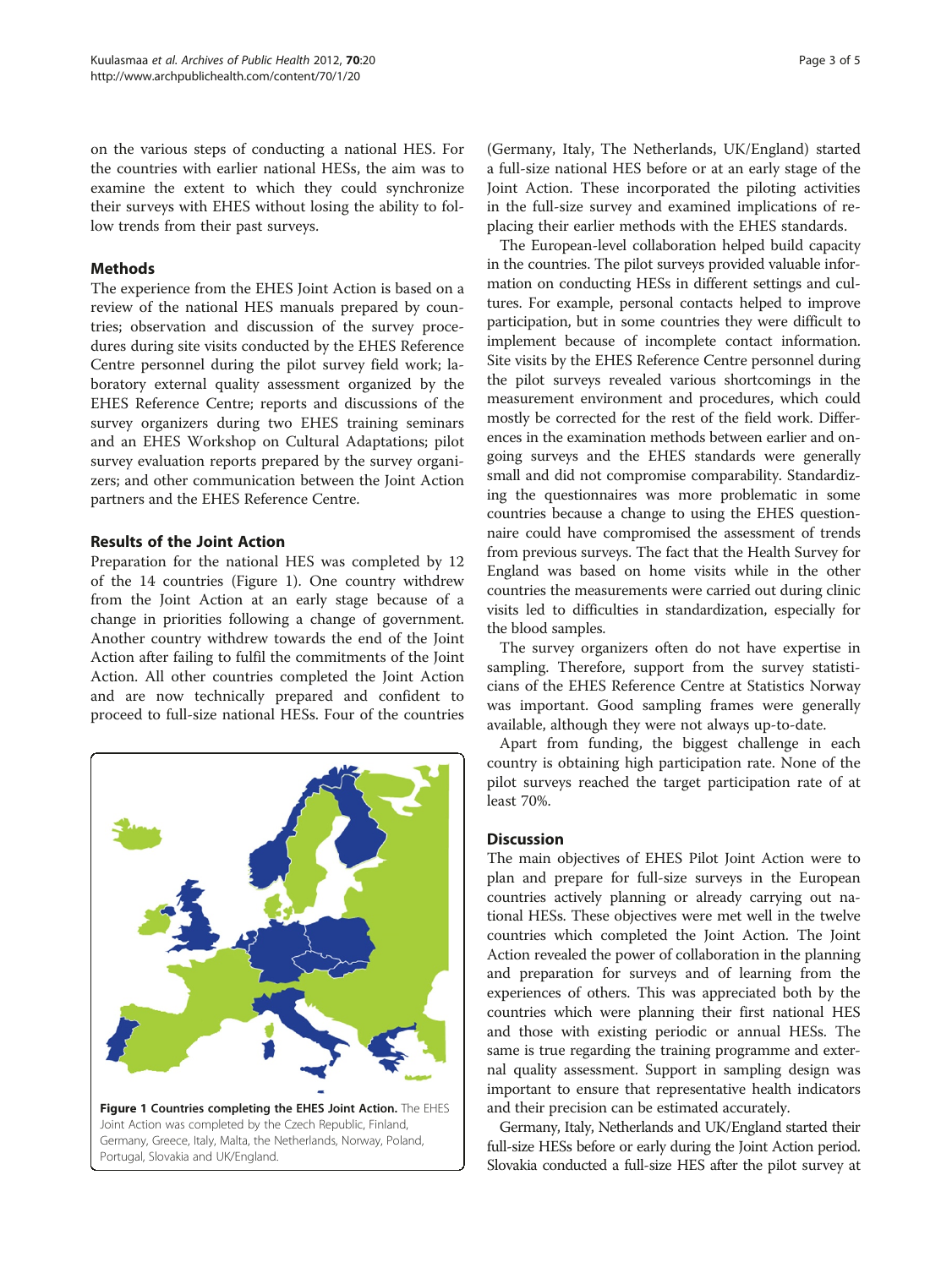the end of year 2011, and Finland conducted one in the beginning of 2012. The other six piloting countries are expected to start in 2012–2014, depending on funding. In addition, Luxembourg is planning to start a national HES in 2012 and France in 2013. Although these did not participate in the Joint Action, they have collaborated with EHES for the standardization.

The pilot surveys are too small to provide precise estimates of health indicators, and represent only small areas of the countries. Therefore they cannot be used to infer information about health in these countries or across Europe, but they are important for testing and further developing the survey methods and their national adaptations. This paper was written soon after the end of the Joint Action. The assessment of the data from the pilot surveys is ongoing, and will provide more information on the quality of the pilot surveys.

The piloting countries have used the pilot survey data to test local reporting. DG Health and Consumers of the European Commission has prepared the HEIDI data tool for the European level reporting of health indicators [[16\]](#page-4-0). The suitability of HEIDI for reporting the EHES data will be tested.

The EHES Pilot Project has set up a structure for EHES to provide high quality comparable health indicators on major public health issues which cannot be monitored in other ways. The structure consists of nationally conducted HESs and the EHES Reference Centre, to provide information to the HEIDI reporting system. Each country is responsible for conducting and primarily funding the national surveys. However, partial financial support from the EU would lower significantly the threshold for countries joining EHES. An EHES Reference Centre is needed to maintain the European standards; provide support to the countries, to ensure the comparability of the national data; and to facilitate joint European level reporting of the forthcoming full-size HESs. Hence it should be funded at the EU level. This funding is not currently available, but a recent conclusion adopted by the Council of the EU recognizes the importance of the sustainability of health monitoring [\[17](#page-4-0)].

Obtaining high participation rates is a major challenge in all population surveys. The EHES Joint Action tested various approaches in different cultures; further development of innovative approaches is needed. It is also likely that more resources will be required for participant recruitment in the future.

It is a prerequisite for EHES that the national and European regulations and principles on ethics and data protection recognize the role of HESs for the benefit of public health. In one piloting country, the national principles for limited contacts with the selected persons seriously restricted the efforts to obtain a high participation rate and therefore the ability to obtain representative

information. The EU Data Protection Directive has now been opened for revision: we hope it will facilitate future public health monitoring and research in all countries [\[18](#page-4-0)].

In addition to data demands expressed in the EU's policy statements when the pilot phase of EHES started, EHES can provide much of the key data called for in the Political Declaration of the United Nations High-level Meeting on Non-communicable Diseases in 2011 and in the WHO/Euro Action plan for the Strategy for the Prevention and Control of Non-communicable Diseases for 2012–2016 [\[11,14,19,20\]](#page-4-0).

EHES will also be a unique data source for epidemiologic and public health research, with high potential to contribute to the objectives of the Europe 2020 Flagship Initiative Innovation Union [\[21](#page-4-0)]. The EHES Pilot Project is creating data sharing principles which will facilitate wide research use of the data while respecting the legitimate interests of the survey participants and organizers.

## Conclusions

There is wide recognition of the importance of HESs as a part of national health monitoring systems. The EHES Pilot Project has set up the structure for obtaining comparable high quality health indicators on health and important modifiable risk factors of major non-communicable diseases from the European countries. The European Union is now in a key position to make this structure sustainable. The EHES core survey can be expanded to cover other measurements.

## Additional file

[Additional file 1](http://www.biomedcentral.com/content/supplementary/0778-7367-70-20-S1.doc): Sites and key personnel contributing to the EHES Pilot Project.

#### Abbreviations

EHES: European Health Examination Survey; EHIS: European Health Interview Survey; EU: European Union; HES: Health examination survey.

#### Competing interests

The authors declare that they have no competing interests.

#### Authors' contributions

All authors participated in the design of the study and data preparation. KKu drafted the paper. HT was the Project Manager of the EHES Pilot Project and helped in drafting the manuscript. PK was responsible for the EHES Training programme and was involved in evaluating the pilot surveys and helped in drafting the manuscript. KKi coordinated the EHES Pilot Joint Action. MA, GB, NC, CD, AG, RK, JM, SM, LP, GT, AT and MV were responsible for the national adaptations of EHES and evaluation of the national pilot studies. All authors read and approved the final manuscript.

#### Disclaimer

The EHES Pilot Project has received funding from the European Commission/ Health and Consumers. The views expressed here are those of the authors and they do not represent Commission's official position.

#### Acknowledgements

A list of sites and key personnel contributing to the EHES Pilot Project is available in the Additional file 1. EHES Joint Action has received funding